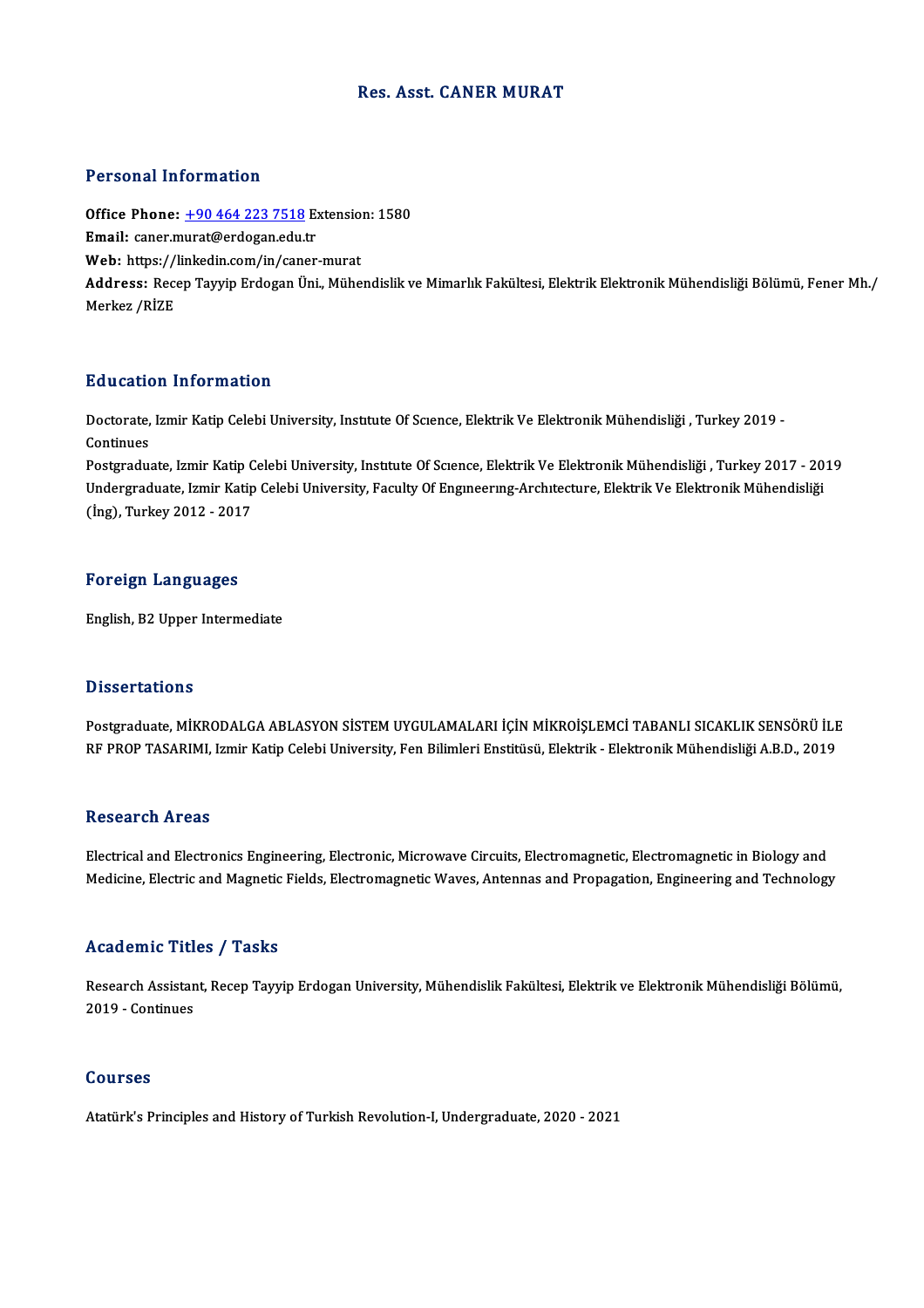## Articles Published in Journals That Entered SCI, SSCI and AHCI Indexes

rticles Published in Journals That Entered SCI, SSCI and AHCI Indexes<br>I. A Novel 3-D Printed Microwave Probe for ISM Band Ablation Systems of Breast Cancer Treatment<br>Applications A Novel 3-D<br>Applications<br>Pelandelso M **A Novel 3-D Printed Microwave Probe<br>Applications<br>Palandoken M., Murat C., Kaya A., Zhang B.<br>IEEE TRANSACTIONS ON MICROWAVE TUI** 

Applications<br>Palandoken M., Murat C., Kaya A., Zhang B.<br>IEEE TRANSACTIONS ON MICROWAVE THEORY AND TECHNIQUES, vol.70, no.3, pp.1943-1953, 2022 (Journal Palandoken M., Murat C., Kaya A., Zhang B.<br>IEEE TRANSACTIONS ON MICROWAVE THEORY AND TECHNIQUES, vol.70, no.3, pp.1943-1953<br>Indexed in SCI)<br>II. A novel ISM band reflector type applicator design for microwave ablation s IEEE TRANSACTIONS ON MICROWAVE THEORY AND TECHNIQUES, vol.70, no.3, pp.1943-1953<br>Indexed in SCI)<br>II. A novel ISM band reflector type applicator design for microwave ablation systems<br>Murat C Balandakan M. Kaya A

Murat C., Palandoken M., Kaya I., Kaya A. Electromagnetic Biology and Medicine, vol.40, pp.286-300, 2021 (Journal Indexed in SCI)

## Refereed Congress / Symposium Publications in Proceedings

- efereed Congress / Symposium Publications in Proceedings<br>I. Mikrodalga Tümor Ablasyonu : Kanser Aksiyon Mekanizması Ve MCF-7 In Vitro Sonuçlar<br>Kaya D. Murat C rood dongroo<br>Mikrodalga Tün<br>Kaya D., Murat C.<br>"Cayro vo Hall: Sa Kaya D., Murat C.<br>"Çevre ve Halk Sağlığı için" Elektromanyetik Alanlar Etkileri Günleri, 11 - 12 November 2021, pp.35-37 Kaya D., Murat C.<br>"Çevre ve Halk Sağlığı için" Elektromanyetik Alanlar Etkileri Günleri, 11 - 12 November 2021, pp.35-37<br>II. Üç Boyutlu Elektriksel Eşdeğer Organ Modelinin Mikrodalga Aablasyon Performansının İncelenmes
- "Çevre ve Halk Sağlığı için<br><mark>Üç Boyutlu Elektriksel</mark><br>Murat C., Kaya D., Kaya A.<br>Cayra ve Halk Sağlığı için" Üç Boyutlu Elektriksel Eşdeğer Organ Modelinin Mikrodalga Aablasyon Performansının İn<br>Murat C., Kaya D., Kaya A.<br>Çevre ve Halk Sağlığı için" Elektromanyetik Alanlar Etkileri Günleri, 11 - 12 November 2021, pp.31-33<br>Flavibl Murat C., Kaya D., Kaya A.<br>133 Çevre ve Halk Sağlığı için" Elektromanyetik Alanlar Etkileri Günleri, 11 - 12 November 2021, pp.31-33<br>111. Plexible Antenna Applicator Design for Medical Applications and Low Energy Pulsed Ra
- Çevre ve Halk Sağlığı için" Elektroma<br>Flexible Antenna Applicator Des<br>Frequency Energy Applications<br>CÜPKAN e MUPAT C KAYA A Flexible Antenna Applicator<br>Frequency Energy Applicati<br>GÜRKAN ç., MURAT C., KAYA A.<br>2nd International Congress on Frequency Energy Applications<br>GÜRKAN ç., MURAT C., KAYA A.<br>2nd International Congress on Engineering and Life Science, Kastamonu, Turkey, 11 - 14 April 2019, pp.410-417 GÜRKAN ç., MURAT C., KAYA A.<br>2nd International Congress on Engineering and Life Science, Kastamonu, Turkey, 11 - 14 April 2019, <sub>I</sub><br>IV. Pulsed Electromagnetic Field Application with High-Resolution Wireless Sensor Network<br>

# 2nd International Congress o<br>Pulsed Electromagnetic Fi<br>AYDIN Ö., MURAT C., KAYA A.<br>2nd International Congress o Pulsed Electromagnetic Field Application with High-Resolution Wireless Sensor Network<br>AYDIN Ö., MURAT C., KAYA A.<br>2nd International Congress on Engineering and Life Science, Kastamonu, Turkey, 11 - 14 April 2019<br>A Holigall

AYDIN Ö., MURAT C., KAYA A.<br>2nd International Congress on Engineering and Life Science, Kastamonu, Turkey, 11 - 14 April 2019<br>2. A Helically Shaped With Open Ended Reflector Probe Design For ISM Band Microwave Ablation<br>5.. 2nd International Congress on Engineering and Life Science, Kastamonu, Turkey, 11 - 14 April 2019<br>A Helically Shaped With Open Ended Reflector Probe Design For ISM Band Microwave A<br>System<br>MURAT C., PALANDÖKEN M., KAYA A., A Helically Shaped With Open Ended Ref<br>System<br>MURAT C., PALANDÖKEN M., KAYA A., KAYA İ.<br>The <sup>7th</sup> Advanced Electromegnetics Symnesiy System<br>MURAT C., PALANDÖKEN M., KAYA A., KAYA İ.<br>The 7th Advanced Electromagnetics Symposium, Lizbon, Portugal, 24 - 26 July 2019<br>A Heliselly Shaned With Clased Ended Beflester Prebe Design For ISM Ber

## MURAT C., PALANDÖKEN M., KAYA A., KAYA İ.<br>The 7th Advanced Electromagnetics Symposium, Lizbon, Portugal, 24 - 26 July 2019<br>VI. A Helically Shaped With Closed Ended Reflector Probe Design For ISM Band Microwave Ablation The 7th A<br>A Helica<br>System<br>MUPAT G A Helically Shaped With Closed Ended Re<br>System<br>MURAT C., PALANDÖKEN M., KAYA A., KAYA İ.<br>The <sup>71h</sup> Advanced Electromegratics Sumnesiy

System<br>MURAT C., PALANDÖKEN M., KAYA A., KAYA İ.<br>The 7th Advanced Electromagnetics Symposium, Lizbon, Portugal, 24 - 26 July 2019

VII. Microwave Probe Design for ISM Band Microwave Ablation Systems MURAT C., KAYA A., KAYA İ., KAYA E., PALANDÖKEN M. 2018 Medical Technologies National Congress (TIPTEKNO), Magusa, Cyprus (Kktc), 8 - 10 November 2018

MURAT C., KAYA A., KAYA İ., KAYA E., PALANDÖKEN M.<br>2018 Medical Technologies National Congress (TIPTEKNO), Magusa, Cyp<br>VIII. Pulsed Electromagnetic Field Therapy Device Prototype Design<br>KAYA A. BALANDÖKEN M. MURAT C 2018 Medical Technologies National C<br>Pulsed Electromagnetic Field The<br>KAYA A., PALANDÖKEN M., MURAT C.<br>2nd International Conference on Adv

Pulsed Electromagnetic Field Therapy Device Prototype Design<br>KAYA A., PALANDÖKEN M., MURAT C.<br>2nd International Conference on Advanced Engineering Technologies, Bayburt, Turkey, 19 - 21 September 2017,<br>nn 998-1992 KAYA A., PAL.<br>2nd Internation<br>pp.998-1003<br>Numerical a 2nd International Conference on Advanced Engineering Technologies, Bayburt, Turkey, 19 - 21 September 2<br>pp.998-1003<br>IX. Numerical and Analytical Investigation Of Coil Array Based PEMFApplicator for Magnetic Field<br>Hemograpi

## pp.998-1003<br>IX. Numerical and Analytical Investigation Of Coil Array Based PEMFApplicator for Magnetic Field<br>Homogenization Numerical and Analytical Investig<br>Homogenization<br>PALANDÖKEN M., MURAT C., KAYA A.<br>2nd International Conference on Adv

2nd International Conference on Advanced Engineering Technologies, Bayburt, Turkey, 19 - 21 September 2017, vol.993 PALAND<br>2nd Inte<br>vol.993